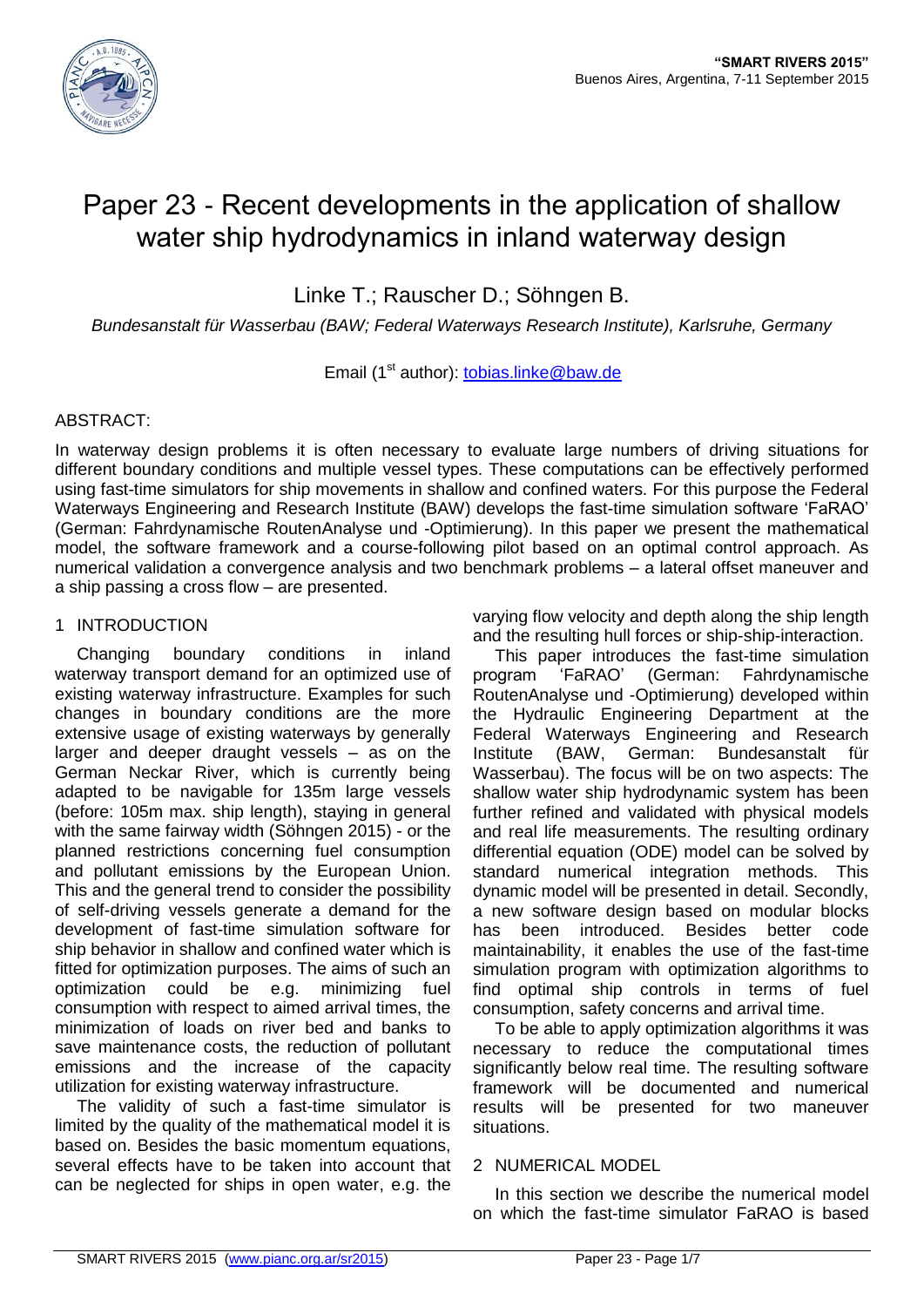

on. The declared aim of FaRAO is to deliver a computationally inexpensive, robust approximation of ship movements on a waterway with varying bathymetry and a nontrivial flowfield. While ship simulators consider the 3-dimensional movement of the ship in more detail, the fast-time simulator applies a simplified model but still yields an accurate representation ('80% solution') of the 2-dimensional ship movement. The substantially lower computational costs of the numerical time integration allow for the application to waterway design problems, where great numbers of ship trajectories have to be calculated, as well as the numerical solution of optimal control problems such as calculating energy efficient and time optimal ship paths as well minimizing the necessary the navigational space. After this design step the results of the fast-time simulator can be validated using a full frame ship simulator.

#### 2.1 *Input Data*

For the simulation of the ship movement in the waterway, we need a model of the waterway in terms of fluid velocities and underwater topology as well as a parameterized model of the ship.

The BAW uses physical and numerical models to simulate the fluid behaviour in waterways for the evaluation of short- and long-term morphological developments. For this reason the BAW maintains two dimensional hydrodynamic-numerical (2D-HN) models delivering high-resolution vector fields for a broad range of water levels and discharge (cf. Figure 1). The resulting fluid velocities and bathymetry data is used as input for the fast-time simulator FaRAO. In order to handle the datasets



Figure 1: CFD simulation for the German river Rhine at 530 km.

for large waterway sections – the numerical mesh can easily consist of millions of grid cells – the mesh is seperated and interpolated on several smaller units ('flowfields') with rectangular, equidistant grids which are calculated in pre-processing. The computational costs for the evaluation of the flow field at a given point during runtime is substantially reduced compared to interpolation on the original numerical grid.

For the ship model, CAD data can be used to generate a segmented model consisting of cross sections representing the geometry of the ship (cf. Figure 2). Geometric values such as volume, center of mass and the hydrodynamic added masses are automatically calculated. Additional calibration parameters are determined by comparison with experimental data and/or results of 3-dimensional CFD-simulations.

To keep the number of calibration parameters as small as possible, the fast-time simulator FaRAO incorporates as much analytical and semi-empirical solutions as possible. This enables the estimation of parameters on the basis of similar ship types and is a crucial design differences in comparison to the Abkovitz model. Nevertheless, the implementation of a new ship always requires a calibration procedure.



Figure 2: The tool HULK developed at the BAW to import ship models for FaRAO.

# 2.2 *Mathematical Model*

To describe the motion of the ship on the water surface a 3-DoF model is employed (Kolarov 2006). This model describes the longitudinal and transversal ship speeds  $\vec{v} = (v_x, v_y)^T$  and the rotational speed  $\omega$  in a flow field with spatially varying flow velocities  $\vec{v}_{str} = (v_{flow,x}, v_{flow,y})^T$ . The momentum conservation equations are given by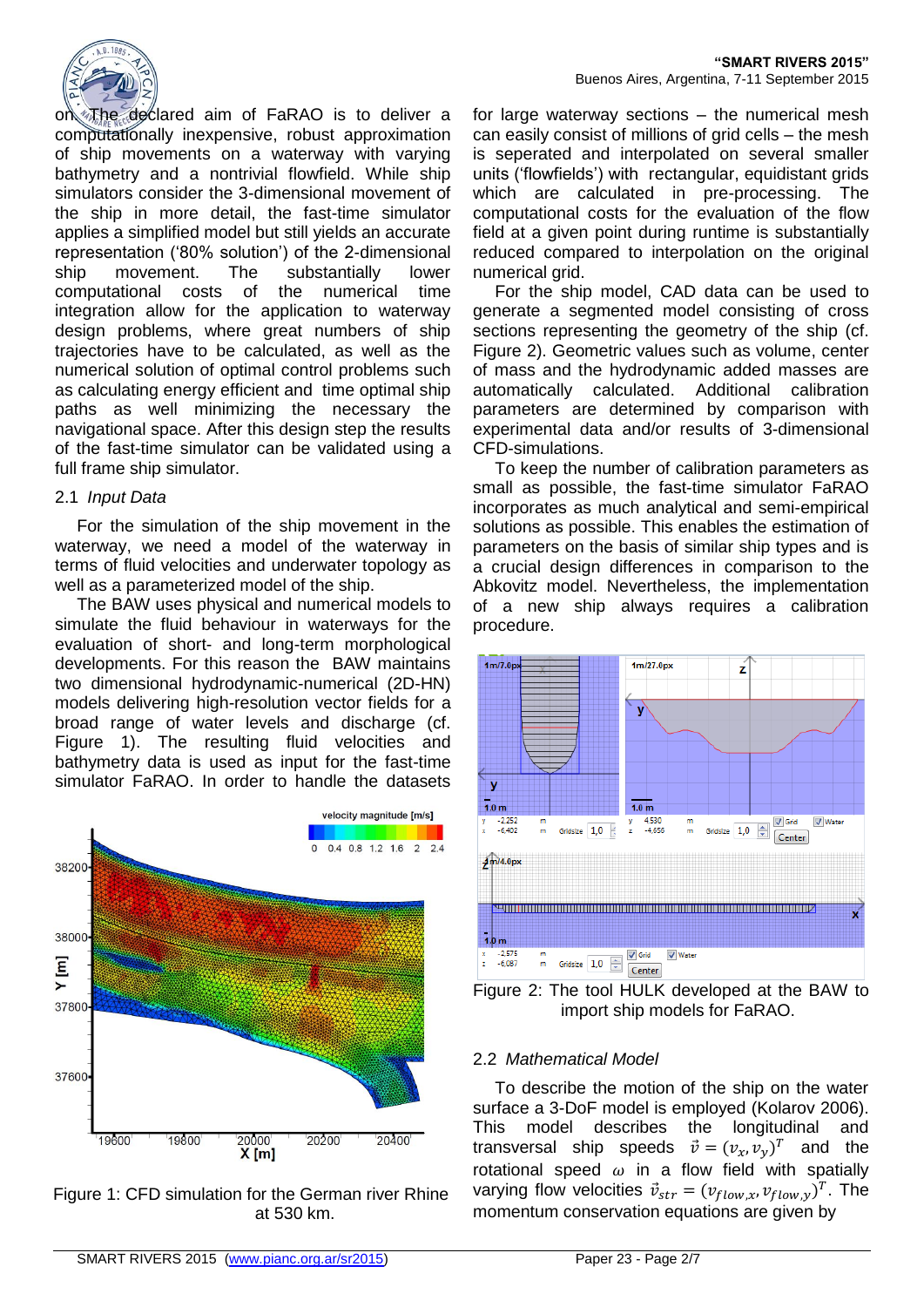$$
\begin{pmatrix}\n\ddots & \ddots & \ddots & \ddots \\
\hline\n\ddots & \ddots & \ddots & \ddots \\
\hline\n\ddots & \ddots & \ddots & \ddots \\
\hline\n\ddots & \ddots & \ddots & \ddots \\
\hline\n\ddots & \ddots & \ddots & \ddots \\
\hline\n\ddots & \ddots & \ddots & \ddots \\
\hline\n\ddots & \ddots & \ddots & \ddots \\
\hline\n\ddots & \ddots & \ddots & \ddots \\
\hline\n\ddots & \ddots & \ddots & \ddots \\
\hline\n\ddots & \ddots & \ddots & \ddots \\
\hline\n\ddots & \ddots & \ddots & \ddots \\
\hline\n\ddots & \ddots & \ddots & \ddots \\
\hline\n\ddots & \ddots & \ddots & \ddots \\
\hline\n\ddots & \ddots & \ddots & \ddots \\
\hline\n\ddots & \ddots & \ddots & \ddots \\
\hline\n\ddots & \ddots & \ddots & \ddots \\
\hline\n\ddots & \ddots & \ddots & \ddots \\
\hline\n\ddots & \ddots & \ddots & \ddots \\
\hline\n\ddots & \ddots & \ddots & \ddots \\
\hline\n\ddots & \ddots & \ddots & \ddots \\
\hline\n\ddots & \ddots & \ddots & \ddots \\
\hline\n\ddots & \ddots & \ddots & \ddots \\
\hline\n\ddots & \ddots & \ddots & \ddots \\
\hline\n\ddots & \ddots & \ddots & \ddots \\
\hline\n\ddots & \ddots & \ddots & \ddots \\
\hline\n\ddots & \ddots & \ddots & \ddots \\
\hline\n\ddots & \ddots & \ddots & \ddots \\
\hline\n\ddots & \ddots & \ddots & \ddots \\
\hline\n\ddots & \ddots & \ddots & \ddots \\
\hline\n\ddots & \ddots & \ddots & \ddots \\
\hline\n\ddots & \ddots & \ddots & \ddots \\
\hline\n\ddots & \ddots & \ddots & \ddots \\
\hline\n\ddots & \ddots & \ddots & \ddots \\
\hline\n\ddots & \ddots & \ddots & \ddots \\
\hline\n\ddots & \ddots & \ddots & \ddots \\
\hline\n\ddots & \ddots & \ddots & \ddots \\
\hline\n\ddots & \ddots & \ddots & \ddots \\
\hline\n\ddots & \ddots & \ddots & \
$$

$$
\frac{d}{dt}\left(mv_x + \int_L \overline{m}_x v_{a,x} d\xi\right) - \omega \left(mv_y + \int_L \overline{m}_y v_{a,y} d\xi\right) = X
$$
\n
$$
\frac{d}{dt}\left(mv_y + \int_L \overline{m}_y v_{a,y} d\xi\right) - \omega \left(mv_x + \int_L \overline{m}_x v_{a,x} d\xi\right) = Y
$$
\n
$$
\frac{d}{dt}\left(I_z \omega + \int_L \xi \overline{m}_y v_{a,x} d\xi\right) = N
$$

with

 $m$  mass [kg]

 $I_z$  mass moment of inertia [kg m<sup>2</sup>]

 $X, Y$  external forces [N]

external moment [mN]

 $\bar{m}_{x}$ ,  $\bar{m}_{y}$  added mass per ship length [kg/m]  $L \qquad \text{ship length [m]}$ 

 $\xi$  local x-coordinate on ship [m] and the local hydrodynamic velocities

$$
v_{a,x} = (v_x - v_{flow,x})
$$
  

$$
v_{a,y} = (v_y + \omega\xi - v_{flow,y})
$$

for  $\xi \in [0, L]$ .

The added mass densities  $\overline{m}_{x}$ ,  $\overline{m}_{y}$  are functions of the local waterdepth h and are calculated during pre-processing based on potential theory. The ships hydrodynamic masses and moment are given by

$$
m_x = \int_L \overline{m}_x d\xi,
$$
  

$$
m_y = \int_L \overline{m}_y d\xi,
$$
  

$$
I_{hz} = \int_L \xi^2 \overline{m}_x d\xi.
$$

All entities so far are given in the ship coordinate system  $0-x-y$ ; to track the global position in the  $0<sub>0</sub>$  $x_0$ - $y_0$  coordinate system (cf. Figure 3), the three additional ordinary differential

$$
\dot{x} = v_x \sin \psi - v_x \cos \psi \n\dot{y} = v_x \cos \psi + v_x \sin \psi \n\dot{\psi} = \omega
$$

equations have to be solved.

After some algebraic operations under careful consideration of the time depencies of the variables, the system can be formulated as ordinary differential equation (ODE)  $\dot{\vec{x}} = f(\vec{x})$ 

for the state function

$$
\vec{x} = (v_x, v_y, \omega, x, y, \psi)^T
$$

$$
\vec{x} : [t_0, t_{end}] \rightarrow \mathbb{R}^6,
$$
  
and the righthandside function  

$$
f = (f_1, f_2, f_3, f_4, f_5, f_6)^T
$$

$$
f: \mathbb{R}^6 \rightarrow \mathbb{R}^6
$$

with

#### **"SMART RIVERS 2015"** Buenos Aires, Argentina, 7-11 September 2015

$$
f_1 = M_x^{-1} \left( X - \int_L \frac{d\bar{m}_x}{dt} v_{a,x} - \bar{m}_x \frac{d\bar{v}_{str,x}}{dt} d\xi
$$
  
\n
$$
+ \omega \left( m v_y + \int_L \bar{m}_y v_{a,y} d\xi \right) \right)
$$
  
\n
$$
f_2 = \left( M_y + \frac{S_y^2}{M_z} \right)^{-1} \left( Y - \int_L \frac{d\bar{m}_y}{dt} v_{a,y} d\xi
$$
  
\n
$$
+ \int_L \bar{m}_y \frac{d\bar{v}_{str,y}}{dt} d\xi - \omega \left( m v_x + \int_L \bar{m}_x v_{a,x} d\xi \right)
$$
  
\n
$$
- \frac{S_y}{M_z} \left( N - \int_L \xi \frac{d\bar{m}_y}{dt} v_{a,y} - \xi \bar{m}_y \frac{d\bar{v}_{str,y}}{dt} d\xi \right) \right)
$$
  
\n
$$
f_3 = \left( I_z + \frac{S_y^2}{M_y} \right)^{-1} \left( N - \int_L \xi \frac{d\bar{m}_y}{dt} v_{a,y} d\xi
$$
  
\n
$$
+ \int_L \bar{m}_y \frac{d\bar{v}_{str,y}}{dt} d\xi - \frac{S_y}{M_y} \left( Y - \int_L \frac{d\bar{m}_y}{dt} v_{a,y} d\xi
$$
  
\n
$$
+ \int_L \bar{m}_y \frac{d\bar{v}_{str,y}}{dt} d\xi - \omega \left( m v_x + \int_L \bar{m}_x v_{a,x} d\xi \right) \right) \right)
$$
  
\n
$$
f_4 = v_x \sin \psi - v_x \cos \psi
$$
  
\n
$$
f_5 = v_x \cos \psi + v_x \sin \psi
$$
  
\n
$$
f_6 = \omega,
$$
  
\ne effective masses

the effective mas

$$
M_x = m + m_x
$$
  

$$
M_y = m + m_y,
$$

the corresponding moment of inertia  $M_{z} = I_{z} + I_{hz}$ 

and the hydrodynamic mass center

$$
S_{y} = \int_{L} \xi \overline{m}_{y} d\xi.
$$

By formulating the dynamic system in terms of a general ordinary differential equation we can apply standard mathematical theory on existence and uniqueness of solutions.

As the dynamic system only models the inertia of the ship and the surrounding water, the hydrodynamic forces on the ship have to be considered as external forces.



Figure 3: The coordinate systems for the dynamic system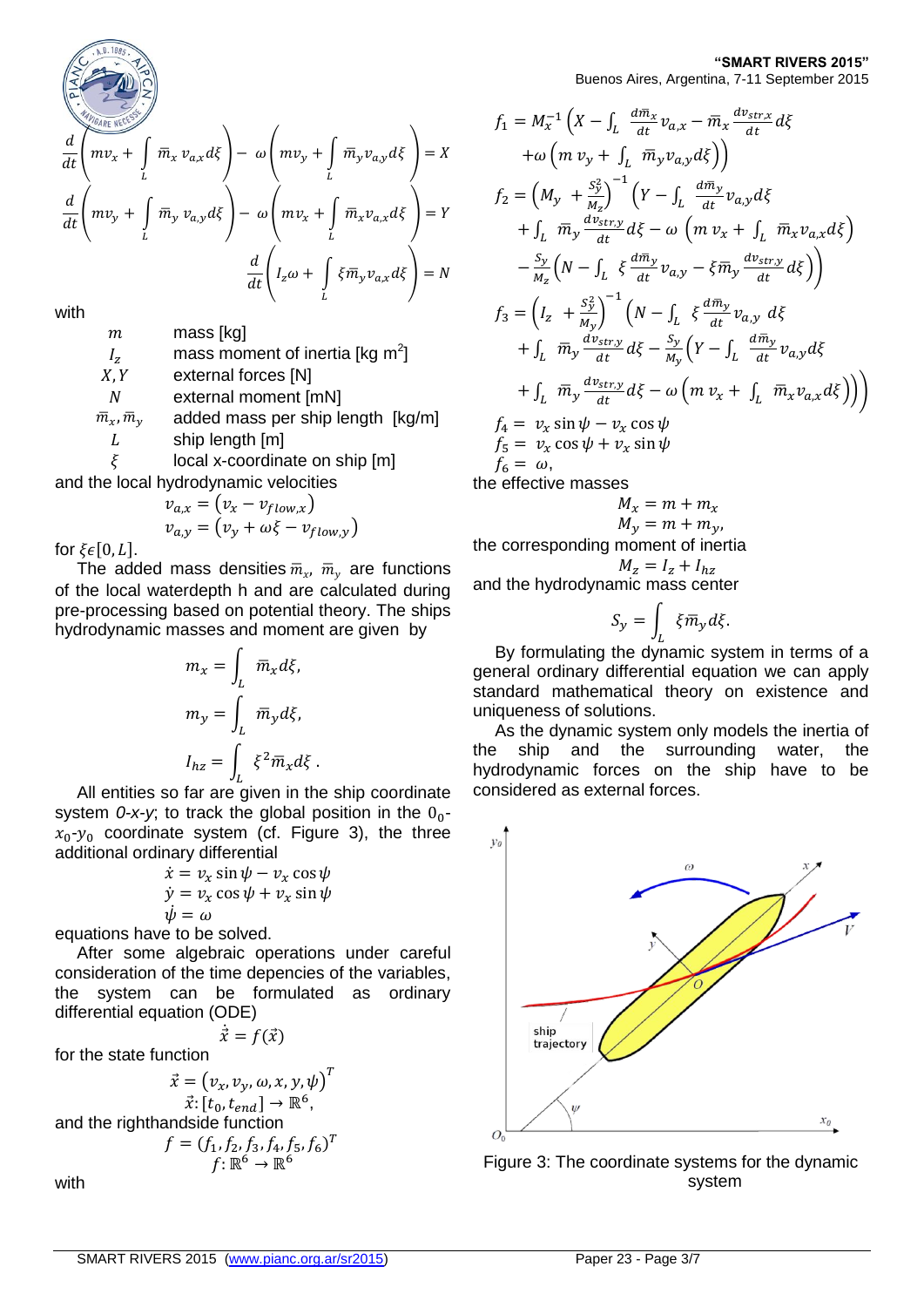

The external forces acting on the ship are given by

$$
X = X_{hl} + X_{cnt}
$$
  
\n
$$
Y = Y_{hl} + Y_{cnt}
$$
  
\n
$$
N = N_{hl} + N_{cnt}
$$

with the hull forces  $X_{hl}$ ,  $Y_{hl}$ ,  $N_{hl}$  modelling the hydrodynamic forces on the underwater body of the vessel and the propulsion forces  $X_{cnt}$ ,  $Y_{cnt}$ ,  $N_{cnt}$ modelling the ship thrusters and steering devices, typically consisting of engine, rudder and bow thruster forces.

# 2.3.1 *Hull Forces*

For the hull forces, we consider three different components:

The ship resistance  $X_{res}$  is caused by friction, form of the hull and water level slope. We use a modified Graewe formula, which considers all three components. Details can be found in Wassermann et al. (2010).

The linear lateral force  $Y_{lin}$  and moment  $N_{lin}$  due to lift are calculated using the slender body approach based on the rate change of the fluid momentum along the length of the ship described by Toxopeus (2006).

The non-linear lateral force  $Y_{nl}$  and moment  $N_{nl}$ are caused by drag and are calculated with the method described by Hooft & Quadvlieg (1996).

The two latter forces and moments are adaptions of concepts for seagoing ships to varying water depth and flow velocities, while the first force was developed explicitly for inland vessels.

With these components the hull forces are given by

> $X_{hl} = X_{res}$  $Y_{hl} = Y_{lin} + Y_{nl}$  $N_{hl} = N_{lin} + N_{nl}.$

Hull forces as those from ship-ship and ship-bank interactions are neglected at the present state of development and in current applications replaced by corresponding safety distances (VBW 2013).

# 2.3.2 *Propulsion forces*

The propulsion forces are given by

$$
X_{cnt} = X_{prop}(n_{prop}) + X_{rud}(\delta_{rud})
$$
  
\n
$$
Y_{cnt} = Y_{rud}(\delta_{rud}) + Y_{bsr}(f_{bsr})
$$
  
\n
$$
N = N \cdot (\delta \cdot) + N \cdot (f \cdot)
$$

 $N_{cnt} = N_{rud}(O_{rud}) + N_{bsr}(f_{bsr})$ with the main engine force  $X_{prop}$  as function of the engine speed  $n_{prop}$ , the rudder forces  $X_{rud}$ ,  $Y_{rud}$  and moment  $N_{rud}$  as functions of the rudder angle  $\delta_{rud}$  and the bow thruster force  $Y_{bsr}$ and moment  $N_{bsr}$  depending on the frequency  $f_{bsr}$ . The specific models for the forces as well as their calibration for several common drive group setups are subject research projects within the BAW.

# 2.4 *Summary*

By assembling the controls for rudder, propulsion and bow thruster in the control function

$$
\vec{u} = (n_{prop}, \delta_{rud}, f_{bsr}) : [t_0, t_{end}] \rightarrow \mathbb{R}^3
$$

the ODE can be reformulated as the controldependent initial value problem

$$
\dot{\vec{x}} = f(\vec{x}, \vec{u})
$$
  

$$
\vec{x}(t_0) = \vec{x}_0.
$$

With an startpoint  $\vec{x}_0$ , this formulation allows the use of standard numerical integration methods for the solution of the initial value problem. By solving the initial value problem one yields exactly one state function  $\vec{x}$  for a given control function  $\vec{u}$ . With this state function further evaluations such as the occupied space (swept path) in the waterway or the course deviation from the desired path can easily be calculated.

# 3 COURSE FOLLOWING ALGORITHM

To examine a given ship trajectory - for example from field measurements or simulator runs – it is necessary to have a procedure to find controls  $\vec{u}$  so the ship in the fast-time simulator follows the given trajectory. With these controls it is possible to evaluate e.g. the swept path or the forces acting on the ship sailing along the given trajectory.

We suggest an optimal control approach that is based on the idea that a pilot is able to look a certain time  $t_{fore}$  ahead. During this foresight time he/she sets the control  $\vec{u}$  to stay as close to the given path as possible. The corresponding optimal control problem (OCP) is given by

$$
\min_{\vec{x}, \vec{u}} J(\vec{x}, \vec{u}) = \int_{t_0}^{t_0 + t_{fore}} (\vec{x}^* - \vec{x}^*)^2 dt
$$
  
s.t.  $\vec{x}(t) = \vec{x}_0 + \int_{t_0}^t f(\vec{x}, \vec{u}) dt$ .

As this approach tends to underestimate the effect of the rudder angles in the vicinity of  $t_{fore}$ , the solution is only accepted up to a trust time  $t_{trust}$ . After this threshold is reached, a new optimal control problem has to be considered. The procedure is given in Algorithm 1. The optimal control problem is solved by a gradient method in a 'first-discretize-then-optimize' approach. The necessary first order derivatives are obtained by finite differences.

One advantage of this optimal control approach is the possibility to adapt the functional  $J(\vec{x}, \vec{u})$  to solve for other criteria such as energy or time optimal trajectories. Of course other approaches such as a feedback control will be considered at a later point of time.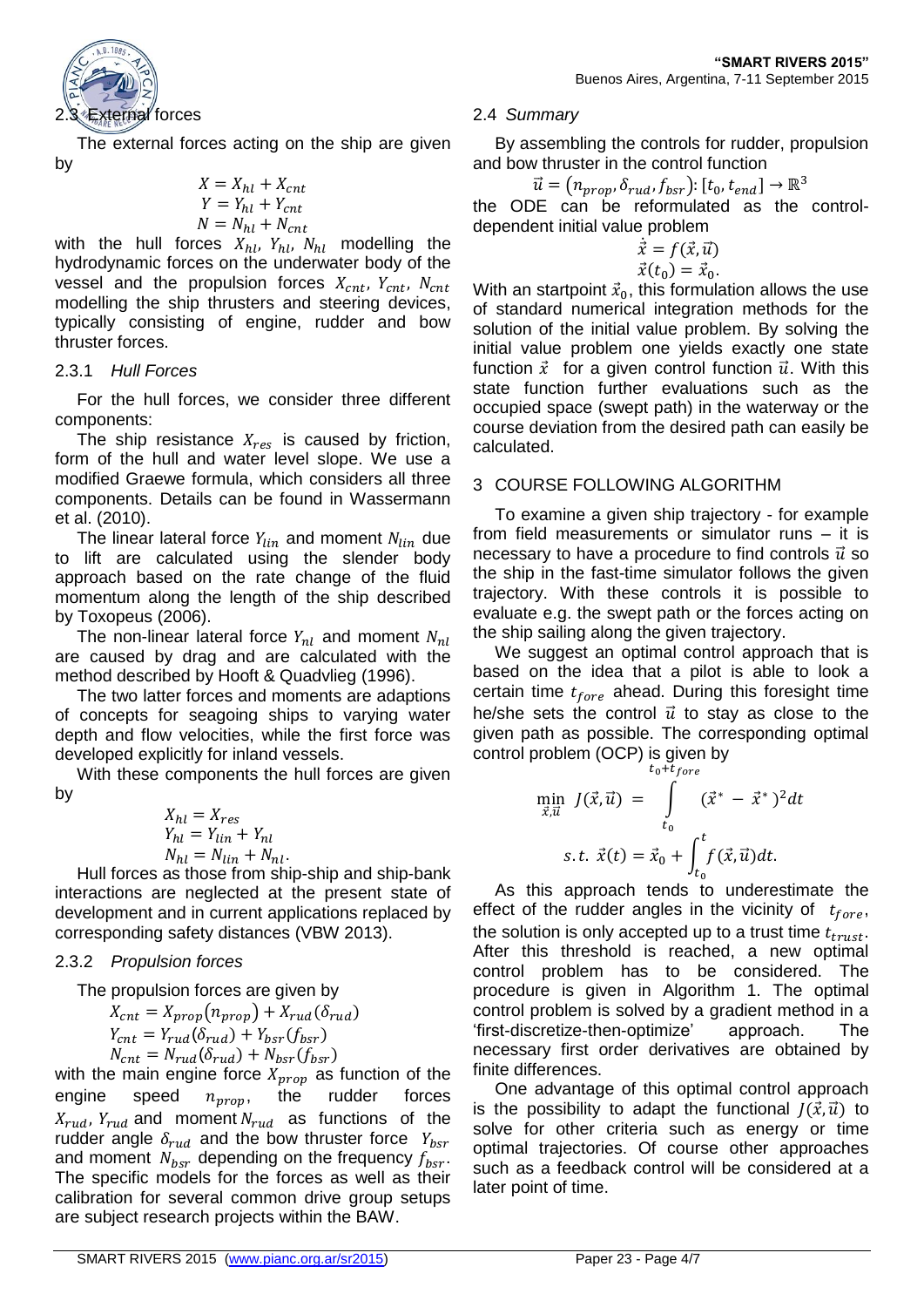

By using a model for the pilot, it is possible to alter the parameters such as the foresight time  $t_{fore}$ to model the influence of individual control behaviour and to investigate the impact of the human factor on safe and swift maneuvering. In future development it will be considered to implement pilots with individual response times and error susceptibilities.

```
pilot-> getControl(time):
      if time>t_{trust} setup OCP
             solve OCP with gradient method
             store results in table
       return \vec{u} (time) from table
```
Algorithm 1: Procedure for the course following pilot.

# 4 SOFTWARE FRAMEWORK

FaRAO is the successor of PeTra2D (German: Pegelabhängige Trassierung) developed by Kolarov (2006). Major objectives of the reengineering were the ease of future enhancements such as the optimization of ship paths according to different optimization aims, the simulation of ship induced waves and currents, the implementation of an autopilot modelling human



Figure 4: Simulation work flow of FaRAO

properties to examine the impact of human behavior on necessary navigational space and bank protection as well as the ability to run the software HPCs. The new software is based on modular design and implemented in C++.

The upper level modules are

- *Ship*: computes all elements of the dynamic system and the external forces
- *Waterway:* spatial distribution of flow velocities and water depth
- *Pilot:* controls rudder, engine and bow thruster; has therefore access to optimization algorithms and the objective function

The workflow is shown in Figure 4. The modular design enables e.g. the activation and deactivation of additional force terms or the replacement of a drive group by another one with minimal effort.

#### 5 NUMERICAL TESTS

In this section we will show a convergence analysis for the given dynamic system as well as two numerical examples testing the course following pilot. All computations were carried out on a desktop computer with 8GB RAM and an Intel Core i5-4570 in a single thread.

#### 5.1 Convergence analysis

For this test case we consider a ship driving into a cross flow field for a simulation time of  $t_{sim}$  =  $400 s$  without altering the rudder angle. The trajectory of the ship is calculated using the explicit Euler method for the numerical step sizes  $\Delta t =$ {1.0 s, 0.5 s, 0.25 s, 0.125 s, 0.0625 s}. As no analytical solution is available, we compare the resulting trajectories with a higher order solution  $\vec{x}_{ref}$ . We use a 4<sup>th</sup> order Runge-Kutta method with a numerical step size of  $\Delta t = 0.01$  s to obtain this reference solution. The mean deviation is given by

$$
\bar{\epsilon} = \frac{\left(\int_{t_0}^{t_{end}} (\vec{x}_{ref} - \vec{x})^2 dt\right)^{1/2}}{t_{end} - t_0}.
$$

As expected, the mean deviation is increasing with the step size Δt (cf. Table 1), with the only exception at  $\Delta t = 1.0$  s. By analyzing the course deviation over time we see that  $\Delta t = 1.0$  s behaves substantially different than the smaller step sizes (cf. Figure 5). As result it seems reasonable to exclude numerical step sizes larger than 0.5 s. By taking a look at the computational time, we see the expected linear dependency between the computational time  $t_{cmu}$  and the numerical step size  $\Delta t$ . Even for the smallest considered numerical step size, a speedup  $t_{sim}/t_{cpu} > 250$  is reached.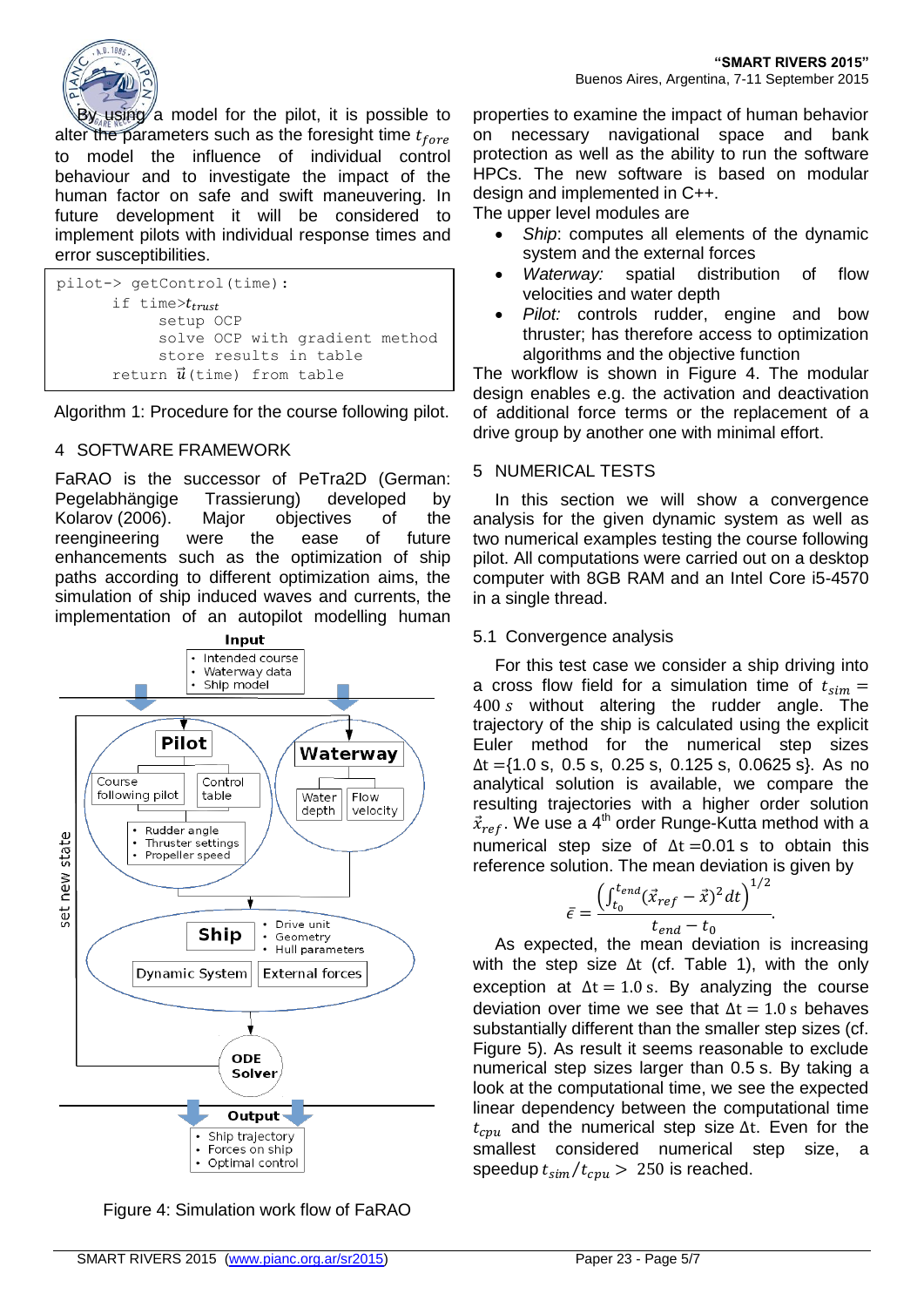

Table *1*: Error analysis for the solution of a  $\sin(10^{10} - 400)$ 

| <u>Siiliulauvii Willi</u><br>$t_{sim}$ – TUU S |                            |                |  |  |
|------------------------------------------------|----------------------------|----------------|--|--|
| numerical                                      |                            |                |  |  |
| step size                                      | mean                       | computational  |  |  |
|                                                | deviation $\bar{\epsilon}$ | time $t_{cpu}$ |  |  |
| 1.0                                            | 0,0320                     | 0,09s          |  |  |
| 0.5                                            | 0,0375                     | 0,19s          |  |  |
| 0.25                                           | 0,0218                     | 0,37s          |  |  |
| 0.125                                          | 0,0072                     | 0,73 s         |  |  |
| 0.06125                                        | 0,0019                     | 1,52s          |  |  |



Figure 5: Error analysis for different numerical step sizes.

# 5.2 *Lateral offset maneuver*

In this maneuver the ship starts with a lateral offset from the desired course of 2 m and a forward velocity of 3.5 m/s. As the rudder angle is the only control parameter, the ship has to perform two turns to get back on the course.

The rudder angles are calculated by the course following pilot introduced in section 3 with  $t_{fore}$  = 100 s and  $t_{trust} = 10$  s. The resulting course deviation, rudder and drift angle are shown in Figure 6. The maneuver is completed after about 100 s. The large number of objective function evaluations (9 264, cf. Table 2) caused by the finite differences of the gradient method explains the computational time of  $t_{cpu} = 680.3$  s which is well above real time. Each objective function evaluation equals a simulation run with  $t_{sim}$  = 100 s. By further investigation of the optimization procedure it should be possible to accelerate the computations beyond real time.

# 5.3 *Passing a cross flow field*

In this test case the ship passes a cross flow of a limited width of 500m while the course following pilot tries to keep a course steady ahead. The resulting maximum deviation from the set course is below 1 m. After the ship has entered the cross flow it takes a constant drift angle of 8.54 ° and sets the rudder angle to 0° until it reaches the end of the cross flow (cf. Figure 7).

As this problem can be solved with a smaller foresight time  $t_{fore}$  = 50 s, we yield a computational time smaller then simulation time despite the large number of objective function evaluations (18 935, cf. Table 2).



Figure 6: Ship performing a lateral offset maneuver controlled by the course following pilot



Figure 7: Ship sailing through cross flow field controlled by the course following pilot.